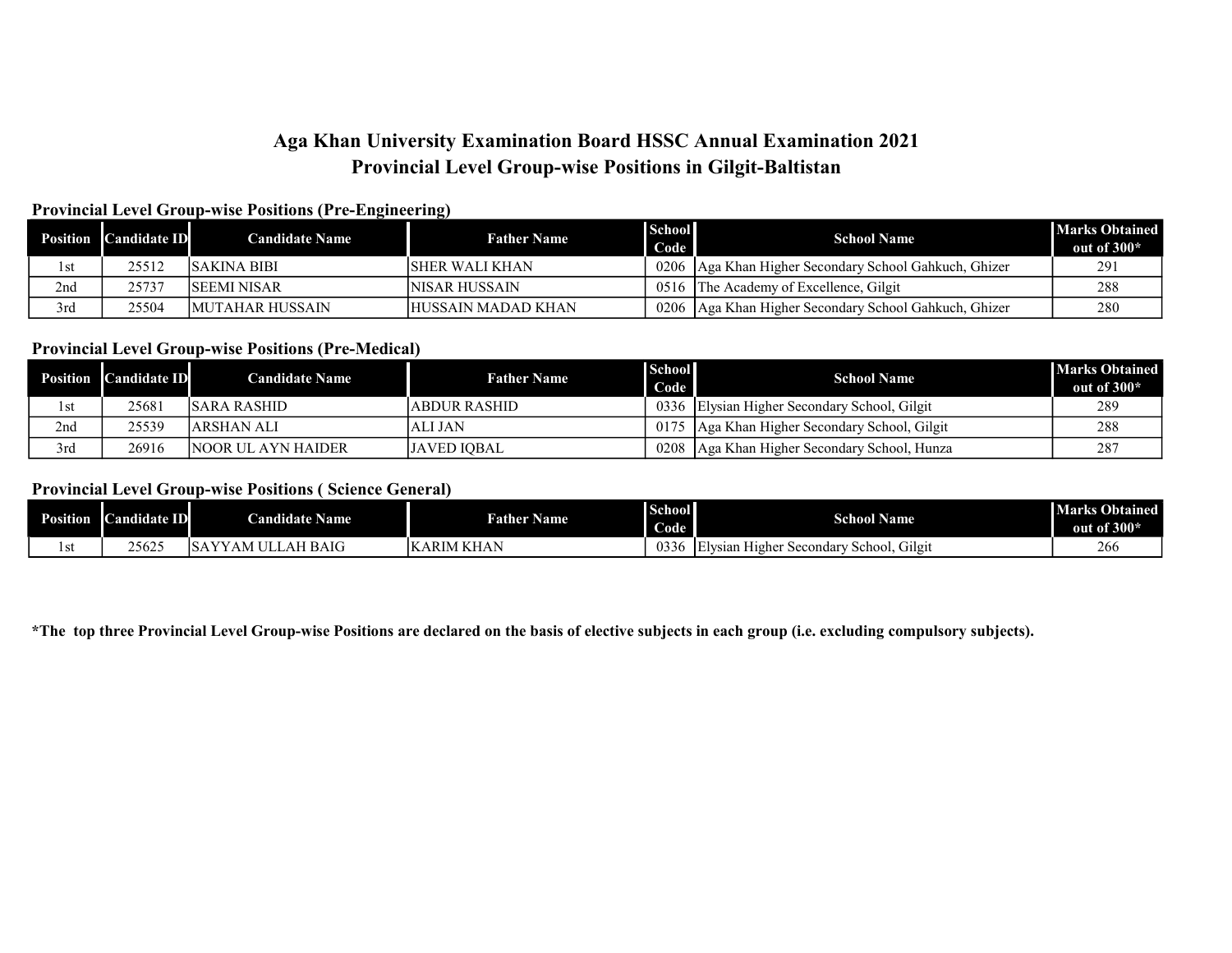# Aga Khan University Examination Board HSSC Annual Examination 2021 Provincial Level Group-wise Positions in Khyber Pakhtunkhwa

# Provincial Level Group-wise Positions (Pre-Engineering)

| Position | <b>Candidate ID</b> | <b>Candidate Name</b>    | <b>Father Name</b> | <b>School</b><br>Code | <b>School Name</b>                        | <b>Marks Obtained</b><br>out of 300* |
|----------|---------------------|--------------------------|--------------------|-----------------------|-------------------------------------------|--------------------------------------|
| l st     | 25386               | <b>JOWAIS ULLAH FAIZ</b> | IFAIZ AKBAR KHAN   | 0257                  | Aga Khan Higher Secondary School, Chitral | 294                                  |
| 2nd      | 25380               | IMEHTAB AHMAD-           | ISHARIF RHMAT      | 0257                  | Aga Khan Higher Secondary School, Chitral |                                      |
| 3rd      | 25390               | ISHAH ZEB ALI            | IRAHMAT ZAR        | 0257                  | Aga Khan Higher Secondary School, Chitral |                                      |

### Provincial Level Group-wise Positions (Pre-Medical)

|     | <b>Position Candidate ID</b> | <b>Candidate Name</b> | <b>Father Name</b>  | <b>School</b><br>Code | <b>School Name</b>                                        | <b>Marks Obtained</b><br>out of 300* |
|-----|------------------------------|-----------------------|---------------------|-----------------------|-----------------------------------------------------------|--------------------------------------|
|     | 26982                        | JAALIA FARAH GHAFFAR  | JABDUL GHAFFAR KHAN |                       | 0258 The Aga Khan Higher Secondary School Kuragh, Chitral | 294                                  |
| 2nd | 26991                        | JANARA TANIA HUSSAIN- | IGUL HUSSAIN        | 0258                  | The Aga Khan Higher Secondary School Kuragh, Chitral      | 293                                  |
| 3rd | 25361                        | lfaham ali            | ISHAH MOHAMMAD      | 0257                  | Aga Khan Higher Secondary School, Chitral                 | 291                                  |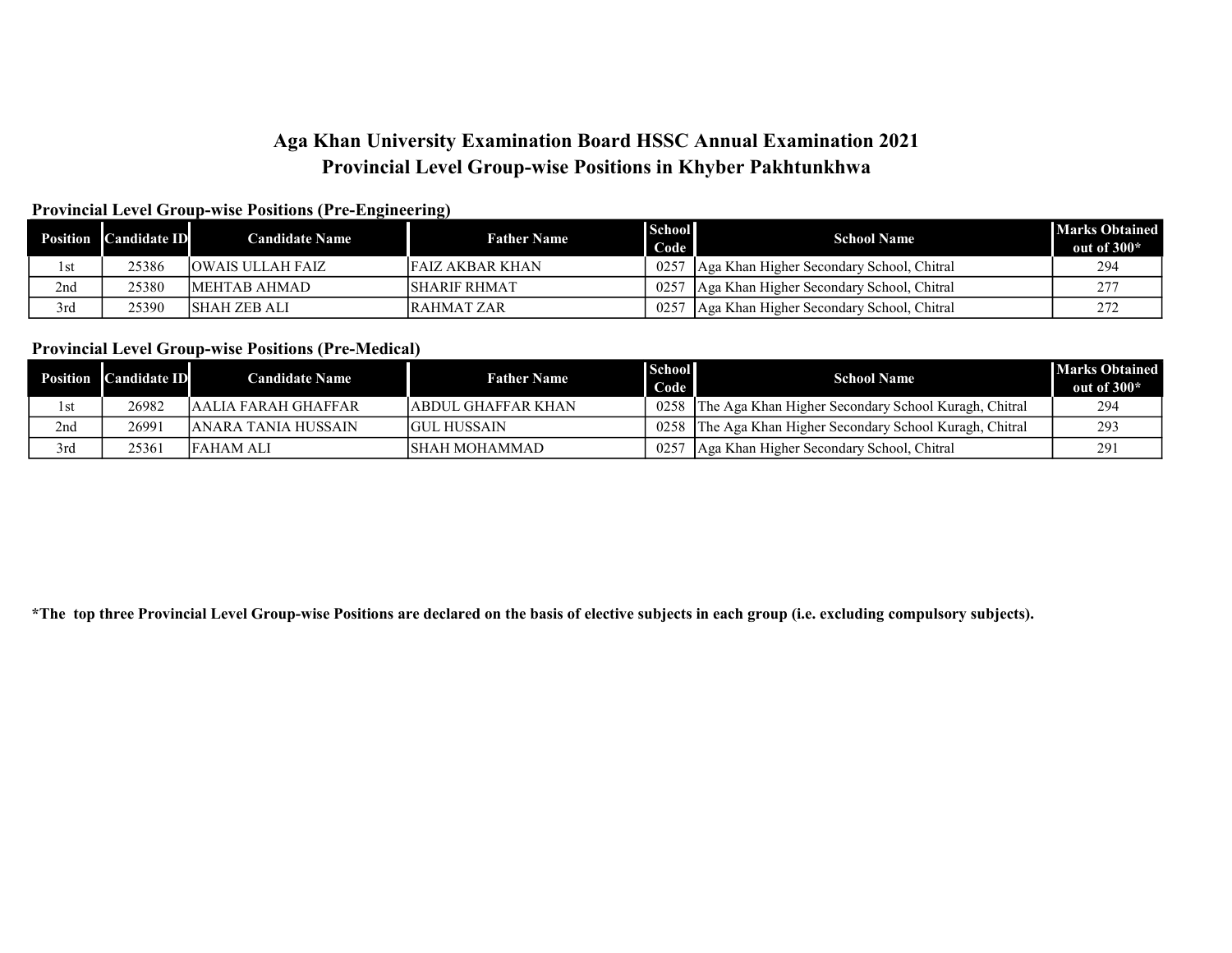# Aga Khan University Examination Board HSSC Annual Examination 2021 Provincial Level Group-wise Positions in Punjab

#### Provincial Level Group-wise Positions (Commerce)

|      | <b>Position</b> Candidate ID | <b>Candidate Name</b>   | <b>Father Name</b>     | <b>School</b><br>Code | <b>School Name</b>                               | <b>Marks Obtained</b><br>out of 300* |
|------|------------------------------|-------------------------|------------------------|-----------------------|--------------------------------------------------|--------------------------------------|
| l st | 25128                        | AHMAD FARAZ OADOOS KHAN | IMOHAMMAD AHMAD SHAHID | 0323                  | Nusrat Jehan Academy Inter College, Chenab Nagar | 260                                  |
| 2nd  | 25140                        | IMUSAWAR AHMAD          | IMUBASHAR AHMAD        | 0323                  | Nusrat Jehan Academy Inter College, Chenab Nagar |                                      |
| 3rd  | 25147                        | <b>IRAWEEL AHMAD</b>    | <b>IRIAZ AHMAD</b>     | 0323                  | Nusrat Jehan Academy Inter College, Chenab Nagar |                                      |

## Provincial Level Group-wise Positions (Pre-Engineering)

|     | <b>Position Candidate ID</b> | <b>Candidate Name</b> | <b>Father Name</b> | <b>School</b><br>Code | <b>School Name</b>                               | <b>Marks Obtained</b><br>out of $300*$ |
|-----|------------------------------|-----------------------|--------------------|-----------------------|--------------------------------------------------|----------------------------------------|
| 1st | 25081                        | JANWAR AHMED          | MUHAMMAD MUNAWAR   | 0323                  | Nusrat Jehan Academy Inter College, Chenab Nagar | 284                                    |
| 2nd | 25106                        | INUMMAD AHMAD         | ARSHAD MAHMOOD     | 0323                  | Nusrat Jehan Academy Inter College, Chenab Nagar | 279                                    |
| 3rd | 25099                        | IMUBAHIL AHMAD        | <b>ABDUL MAJID</b> | 0323                  | Nusrat Jehan Academy Inter College, Chenab Nagar | 276                                    |
| 3rd | 25110                        | ISAMRAN AHMAD         | MUHAMMAD AHMAD     | 0323                  | Nusrat Jehan Academy Inter College, Chenab Nagar | 276                                    |

# Provincial Level Group-wise Positions (Pre-Medical)

|      | <b>Position</b> Candidate ID | <b>Candidate Name</b> | <b>Father Name</b>     | <b>School</b><br>Code | <b>School Name</b>                                | <b>Marks Obtained</b><br>out of 300* |
|------|------------------------------|-----------------------|------------------------|-----------------------|---------------------------------------------------|--------------------------------------|
| l st | 25039                        | TALOOT AHMAD          | <b>IMUBASHER AHMAD</b> | 0323                  | Nusrat Jehan Academy Inter College, Chenab Nagar  | 294                                  |
| 2nd  | 25030                        | <b>NOFAL AHMED</b>    | <b>AHMED BASHIR</b>    | 0323                  | INusrat Jehan Academy Inter College, Chenab Nagar | 293                                  |
| 3rd  | 25264                        | <b>WAJIHA HAO</b>     | <b>ABDUL HAO</b>       | 037.                  | Wusrat Jahan College, Chenab Nagar                | 288                                  |

### Provincial Level Group-wise Positions ( Science General)

|     | <b>Position Candidate ID</b> | <b>Candidate Name</b>   | <b>Father Name</b>            | <b>School</b><br>Code | <b>School Name</b>                               | <b>Marks Obtained</b><br>out of $300*$ |
|-----|------------------------------|-------------------------|-------------------------------|-----------------------|--------------------------------------------------|----------------------------------------|
|     | 25288                        | <b>FAIZA MAOSOOD</b>    | <b>IMAOSOOD AHMAD MUBARIK</b> | 0373                  | Nusrat Jahan College, Chenab Nagar               |                                        |
| 2nd | 25289                        | <b>IFAREEHA MUSHTAO</b> | IMUSHTAO AHMAD                | 0373                  | Nusrat Jahan College, Chenab Nagar               |                                        |
| 3rd | 25065                        | ISARAM KHALIL           | IKHALIL AHMAD                 | 0323                  | Nusrat Jehan Academy Inter College, Chenab Nagar |                                        |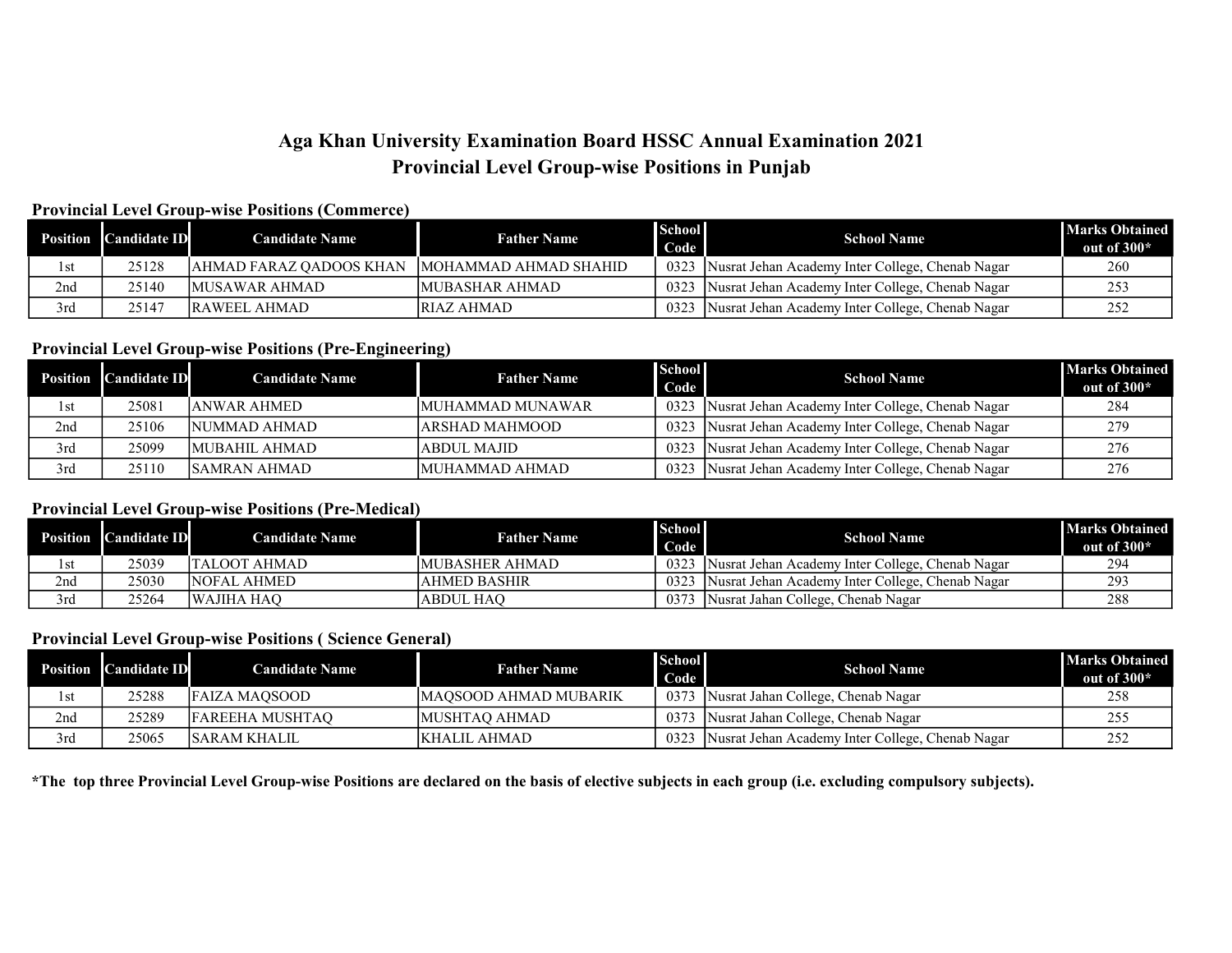# Aga Khan University Examination Board HSSC Annual Examination 2021 Provincial Level Group-wise Positions in Sindh

## Provincial Level Group-wise Positions (Commerce)

|      | <b>Position Candidate ID</b> | <b>Candidate Name</b> | <b>Father Name</b>        | <b>School</b><br>Code | <b>School Name</b>                                          | <b>Marks Obtained</b><br>out of $300*$ |
|------|------------------------------|-----------------------|---------------------------|-----------------------|-------------------------------------------------------------|----------------------------------------|
| l st | 26159                        | IAASIYA JAVED-        | <b>JAVED SORATHIA</b>     | 0076                  | Habib Girls' School, Karachi                                | 285                                    |
| 2nd  | 26658                        | JANJIYA SALEEM SAYANI | ISALEEM SHAMSUDDIN SAYANI |                       | 0249   Aga Khan Higher Secondary School, Karimabad, Karachi | 284                                    |
| 3rd  | 26691                        | <b>IISMAIL ABID</b>   | ABID HUSSAIN              | 0249                  | Aga Khan Higher Secondary School, Karimabad, Karachi        | 280                                    |

### Provincial Level Group-wise Positions (Humanities)

| Position | <b>Candidate ID</b> | <b>Candidate Name</b> | <b>Father Name</b> | <b>School</b><br>Code | <b>School Name</b>                | <b>Marks Obtained</b><br>out of $300*$ |
|----------|---------------------|-----------------------|--------------------|-----------------------|-----------------------------------|----------------------------------------|
| l st     | 26106               | INAJAM-US-SAHAR       | ISAAD HAMEED KHAN  | 0076                  | Habib Girls' School. Karachi      | 278                                    |
| 2nd      | 26114               | IYUMNA IMTIAZ         | IIMTIAZ AHMED-     |                       | 0076 Habib Girls' School, Karachi | 270                                    |
| 3rd      | 26109               | IRABAB HASNAIN        | HASNAIN IBRAHIM    | 0076                  | l Habib Girls' School. Karachi    | 269                                    |

### Provincial Level Group-wise Positions (Pre-Engineering)

|      | <b>Position</b> Candidate ID | <b>Candidate Name</b>                          | <b>Father Name</b>                  | <b>School</b><br>Code | <b>School Name</b>                                          | <b>Marks Obtained</b><br>out of $300*$ |
|------|------------------------------|------------------------------------------------|-------------------------------------|-----------------------|-------------------------------------------------------------|----------------------------------------|
| l st | 26595                        | IMUHAMMAD SADIO DAUDPOTA LABDUL RAHIM DAUDPOTA |                                     |                       | 0249   Aga Khan Higher Secondary School, Karimabad, Karachi | 294                                    |
| 2nd  | 26585                        | IMIHIR MOTWANI                                 | LJAGDESH MOTWANI                    |                       | 0249   Aga Khan Higher Secondary School, Karimabad, Karachi | 293                                    |
| 3rd  | 26634                        | ISYEDA AILIYA FATIMA RIZVI-                    | <b>SYED MEESAM IFTIKHAR H RIZVI</b> |                       | 0249   Aga Khan Higher Secondary School, Karimabad, Karachi | 290                                    |
| 3rd  | 26577                        | <b>IKABEER KUMAR</b>                           | <b>IUMESH</b>                       |                       | 0249   Aga Khan Higher Secondary School, Karimabad, Karachi | 290                                    |
| 3rd  | 25789                        | IALI SHAZ                                      | <b>IMTIAZ ALI</b>                   |                       | 0384   Aga Khan Higher Secondary School, Hyderabad          | 290                                    |

### Provincial Level Group-wise Positions (Pre-Medical)

| <b>Position</b> 1 | <b>Candidate ID</b> | <b>Candidate Name</b> | <b>Father Name</b>               | <b>School</b><br>Code | <b>School Name</b>                                   | <b>Marks Obtained</b><br>out of $300*$ |
|-------------------|---------------------|-----------------------|----------------------------------|-----------------------|------------------------------------------------------|----------------------------------------|
| l st              | 26465               | ITUSHAR SUBASH        | DR. SUBASH                       | 0249                  | Aga Khan Higher Secondary School, Karimabad, Karachi | 294                                    |
| 2nd               | 26209               | labdul hadi shahid    | ISHAHID AHMED.                   | 0249                  | Aga Khan Higher Secondary School, Karimabad, Karachi | 293                                    |
| 2nd               | 27175               | <b>IUZAIR AHMED</b>   | MUNEER AHMED                     | 0365                  | IBA-Public School, Sukkur                            | 293                                    |
| 3rd               | 26385               | <b>RAMEEN DAMANI</b>  | <b>ISULEMAN SADRUDDIN DAMANI</b> | 0249                  | Aga Khan Higher Secondary School, Karimabad, Karachi | 292                                    |